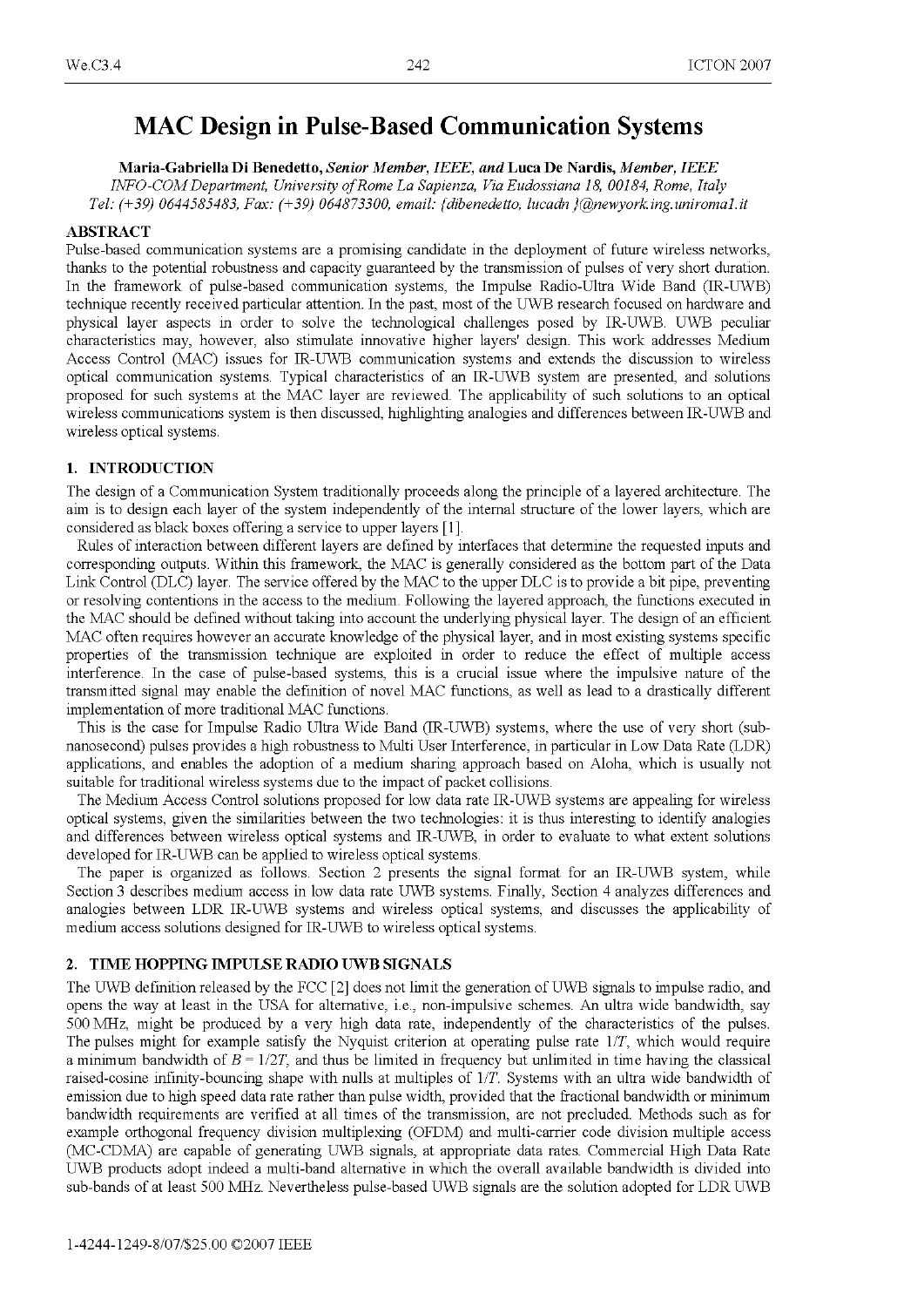systems, thanks to the lower complexity guaranteed by this approach [3].

In the following we will focus on impulse radio UWB and specifically TH-UWB in which spectrum expansion is obtained by using very short pulses besides the spreading introduced by coding. RF modulation is rarely mentioned in UWB systems, which typically operate in the baseband. While RF modulation is obviously applicable to UWB as well, <sup>a</sup> shift in operating frequency can be potentially obtained here by pulse shaping.

Since modulation and multiple access are independent processes, TH-UWB may adopt in principle different schemes for data modulation, like PPM, PAM or OOK. A specific modulation scheme might be more appropriate for one or the other scheme, as a function of the resulting spectrum shape and characteristics.

We now focus on the generation process for <sup>a</sup> TH-UWB signal.

Suppose that binary data flows originate from  $N_u$  users with same bit rate  $R_b = 1/T_b$ , where  $T_b$  is the bit period. In order to avoid catastrophic collisions, each user is associated with <sup>a</sup> different TH code. The transmitted signal by the  $n$ -th user can be expressed as follows:

$$
s_{TX}^{(n)}(t) = \sum_{j=-\infty}^{\infty} p(t - jT_s - c_j^{(n)}T_c - \varepsilon d_j^{(n)})
$$
\n(1)

where  $p(t)$  is the impulse response of the pulse shaper. According to Eq. (1), the UWB signal consists of a train of pulses that are transmitted with an average repetition time  $T_s$ . The *j*-th pulse is further shifted by two additional amounts due to coding and modulation, as will be described below.

The  $c_j^{(n)}T_c$  term represents the effect of the TH code, where  $c_j^{(n)}$  is the j-th coefficient of the TH sequence assigned to the *n*-th user and  $T_c$  is the basic time-shift introduced by the TH code that is the chip time. A TH code is formed by a sequence of  $N_p$  independent and identically distributed random variables, all characterized by a probability  $1/N_h$  to assume one of the integer values in the range [0,  $N_h-1$ ]. Each TH code has same probability of being selected and is independent of all other codes.

The  $\epsilon d_i^{(n)}$  term represents the time-shift which is eventually introduced by the modulation, where  $\epsilon$  is the PPM dither and  $d_i^{(n)}$  is the binary value conveyed by the j-th pulse. In principle, one single pulse may be used to represent one bit. In order to improve system robustness, however, it is common sense to use more than one pulse for representing a bit. In the general case of  $N_s$  pulses per bit, the PPM scheme operates by shifting all  $N_s$ pulses corresponding to a 1-bit by  $\varepsilon$ . The signal format in Eq. (1) thus rewrites:

$$
s_{\rm rx}^{(n)}(t) = \sum_{j=-\infty}^{\infty} p(t-j \cdot T_s - c_j^{(n)} \cdot T_c - \varepsilon \cdot b_{\lfloor j/N_s \rfloor}^{(n)}) \tag{2}
$$

where  $|x|$  is the inferior integer part of x and  $b_x^{(n)} = b^{(n)}(xT_b)$  is the x-th bit of the binary data flow of user n. We assume that all bits are independent and identically distributed random variables with equal probability of being 0 or 1.

In order to avoid both pulse overlapping and ambiguity between pulse positions, a few constraints must be introduced among signal parameters of Eq. (2), such as  $T_s \leq T_b / N_s$ ,  $T_c \leq T_s / N_h$  and  $\epsilon \leq T_c - T_M$  where  $T_M$ represents the time duration of the single pulse  $p(t)$ .

#### 3. MEDIUM ACCESS FOR LOW DATA RATE IR-UWB SYSTEMS

The high temporal resolution of IR-UWB signals has the beneficial side effect of reinforcing robustness to MUI, in particular for low data rate applications [4]. As <sup>a</sup> consequence, access to the medium in low data rate UWB networks can be based on a most straightforward solution, that is Aloha [5], [6]. The adoption of an Aloha-like approach may also favor lowering costs, given that it does not rely on specific PHY functions, such as Carrier Sensing, and may thus be adapted, with no significant effort, to different PHYs.

According to the Aloha principle, devices transmit in an uncoordinated fashion. Thanks to resilience to MUI offered by impulse radio, correct reception in the presence of multiple simultaneous links is possible.

As for the duty cycle of emitted signals, low data rate scenarios usually lead to an average Pulse Repetition Period (PRP), that is the average time between two consecutive pulses emitted by a device, in the order of  $10^{-4}/10^{-5}$  s, with an average duration of emitted pulses typically in the order of  $10^{-10}$  s. Theoretically, the duty cycle can thus be as low as  $10^{-6}$ . A detailed analysis of this issue requires however introducing the channel model, in order to take into account propagation effects on pulse duration.

Furthermore, if Time Hopping (TH) is the selected coding technique, TH - Code Division Multiple Access (TH-CDMA) is <sup>a</sup> natural choice for multiple access. The adoption of TH-CDMA can introduce an additional degree of freedom, since the effect of pulse collisions is further reduced by the adoption of different codes on different links. Two factors cooperate in determining the robustness to MUI, that is low duty cycle of emitted signals and association of different TH-Codes to different links.

These considerations led to the Uncoordinated, Wireless, Baseborn protocol for UWB  $((UWB)^2)$  MAC protocol, based on the combination of ALOHA with TH-CDMA [5]. (UWB)<sup>2</sup> is a multi-channel MAC protocol.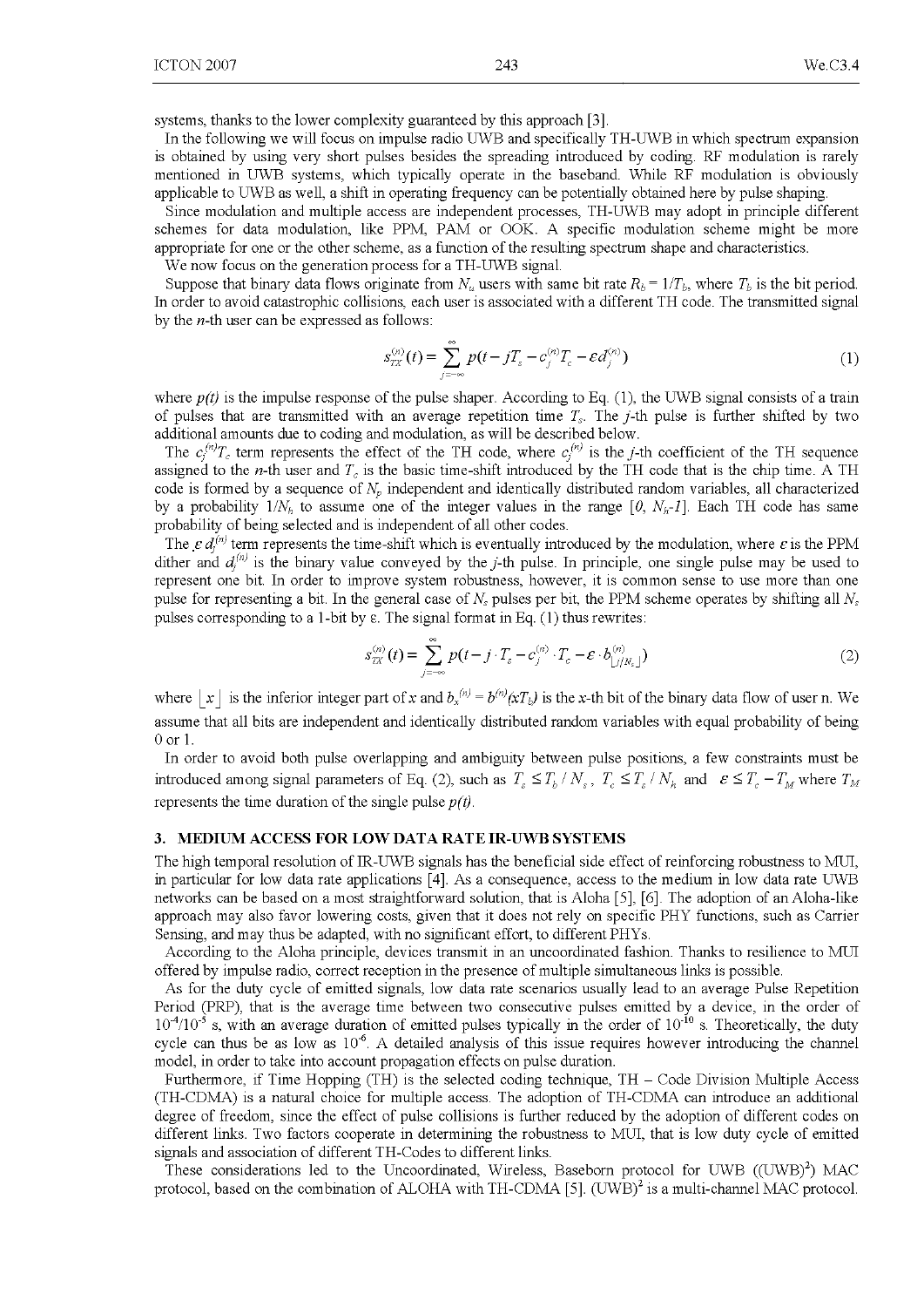Multi-channel access protocols have been widely investigated in the past, since the adoption of multiple channels may significantly increase the achievable throughput. CDMA, in particular, is <sup>a</sup> well-known solution for designing multi-channel MAC protocols for wireless networks. A key issue in the application of CDMA strategy to ad hoc networks is the code assignment algorithm. As indicated in [7], possible code assignment strategies fall in one of the following categories: a) Common code scheme where all terminals share the same code, and code collisions are avoided thanks to phase shifts between different links, b) Receiver code scheme where each terminal has a unique code for receiving, and the transmitter uses the code of the intended receiver for transmitting a packet, 3) Transmitter code scheme where each terminal has a unique code for transmitting, and the receiver switches to the code of the transmitter for receiving a packet, and 4) Hybrid scheme, that is a combination of the previous schemes.

 $(UWB)^2$  adopts a hybrid scheme, based on the combination of a Common code for signaling and Transmitter codes for data transfers. This solution has the advantage of allowing an increased multiple access capability if compared to the cases of Common and Receiver TH-Code, while still allowing <sup>a</sup> terminal to listen on <sup>a</sup> single TH code in the idle mode.

The performance of the  $(UWB)^2$  protocol was evaluated by means of simulations, taking into account the impact of channel and Multi User Interference, by means of an accurate MUI model based on the concept of Pulse Collision [8]. Throughput and packet delay were analyzed as a function of channel characteristics, number of users and user data rates. Simulation results showed that in typical LDR scenarios, with rates from <sup>10</sup> kb/s to 100 kb/s and 10 to 100 users, the protocol provides high throughput and low delays and constitutes thus a viable solution for UWB low data rate networks [9].

### 4. EXTENSION TO WIRELESS OPTICAL SYSTEMS

Wireless indoor optical systems have usually been proposed as a solution for short distance, point to point connections. This choice was mainly due to the limitation imposed by the need of direct visibility between emitter and receiver that, combined with the limited field of view of optical transmitters and receivers, prevented from achieving broadcast transmissions, required for competing with radio wireless systems.

The availability of diffuse or quasi-diffuse wireless optical systems, involving a reflector that distributes the signal transmitted by each emitter, opens however the way to the adoption of wireless indoor optical systems as an alternative to radio systems, at least in specific application scenarios, where the peculiar characteristics of optical signals offer an advantage over radio systems [10], [11]. Optical systems present in fact advantages over radio systems under two main aspects:

- Security: the impossibility of communicating through obstacles that makes broadcast communications hard to achieve provides at the same time an appealing solution for security and privacy. Optical signals are in fact inherently confined to the intended operation environment, preventing malicious devices from obtaining sensible information (for example biomedical data);
- Compatibility: the use of optical frequencies allows the operation of optical communication systems in scenarios where radio communications are impossible or forbidden (industrial environments with machinery causing strong interference at radio frequencies, or medical environments with devices sensible to the emissions of radio systems).

In scenarios where such properties become relevant diffuse optical systems can thus play an important role. In order to make the wireless optical solution viable, however, it is paramount to define efficient medium access strategies that take into account the specific characteristics of the transmitted signal. In this view, the analogies between optical systems and pulse-based UWB systems suggest that the solutions proposed for medium access in IR-UWB could be adopted with valid results in optical wireless systems as well. IR-UWB and indoor optical wireless systems share in fact the following characteristics:

- Signal spreading achieved by means of short pulses: the adoption in both systems of short pulses makes the analysis on the impact of pulse collisions carried out for IR-UWB directly applicable to optical wireless signals, since in both systems pulses with sub-nanosecond duration can be adopted, thus providing a high processing gain.
- Modulation and coding technique: non-coherent modulation schemes (such as PPM or OOK) typically proposed for LDR UWB systems are also the typical solution in optical wireless systems, where Intensity Modulation with Direct Detection is adopted.

Such common characteristics between IR-UWB and optical systems indicate that the multi-channel Aloha approach adopted in the  $(UWB)^2$  protocol for IR-UWB systems could lead to comparable results in diffuse optical systems, thus providing an alternative to existing proposals for multiple access in such systems, such as orthogonal optical codes, in particular for LDR applications.